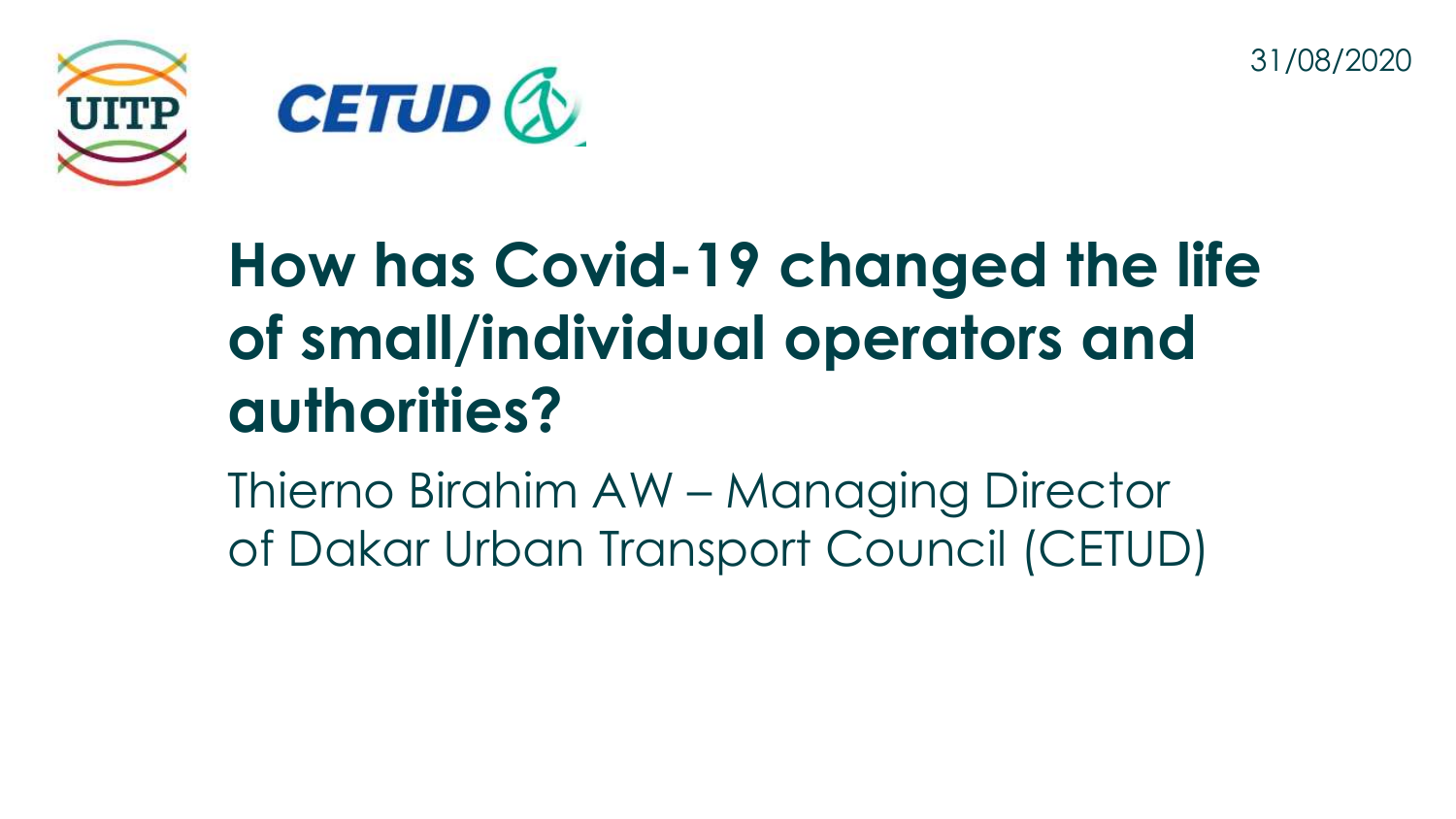31/08/2020



#### **Table of contents**

**Impacts of Covid in the business and finances Measures to improve the situation Operators' expectations from the Government**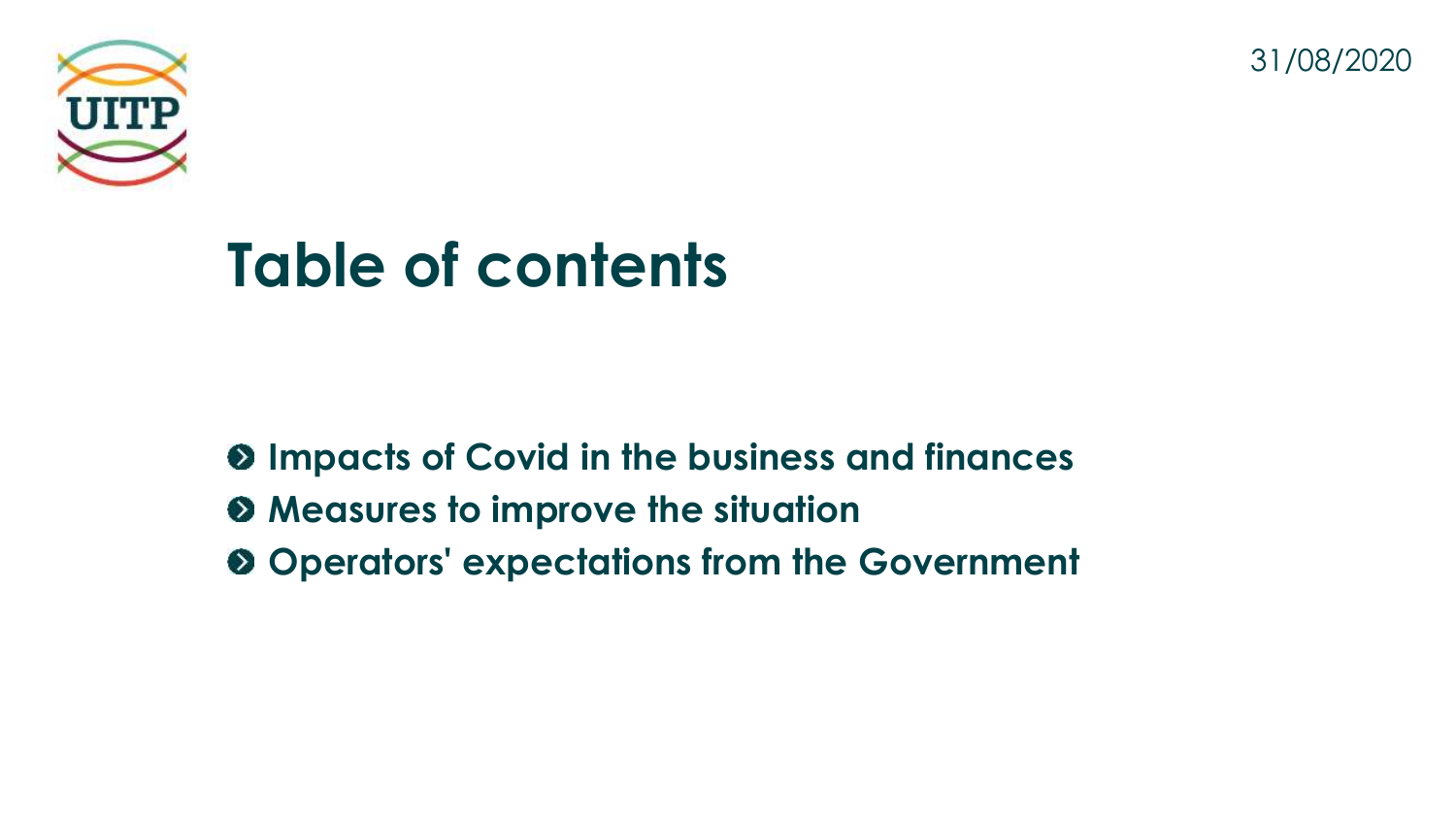

**Impacts of Covid in the business and finances**



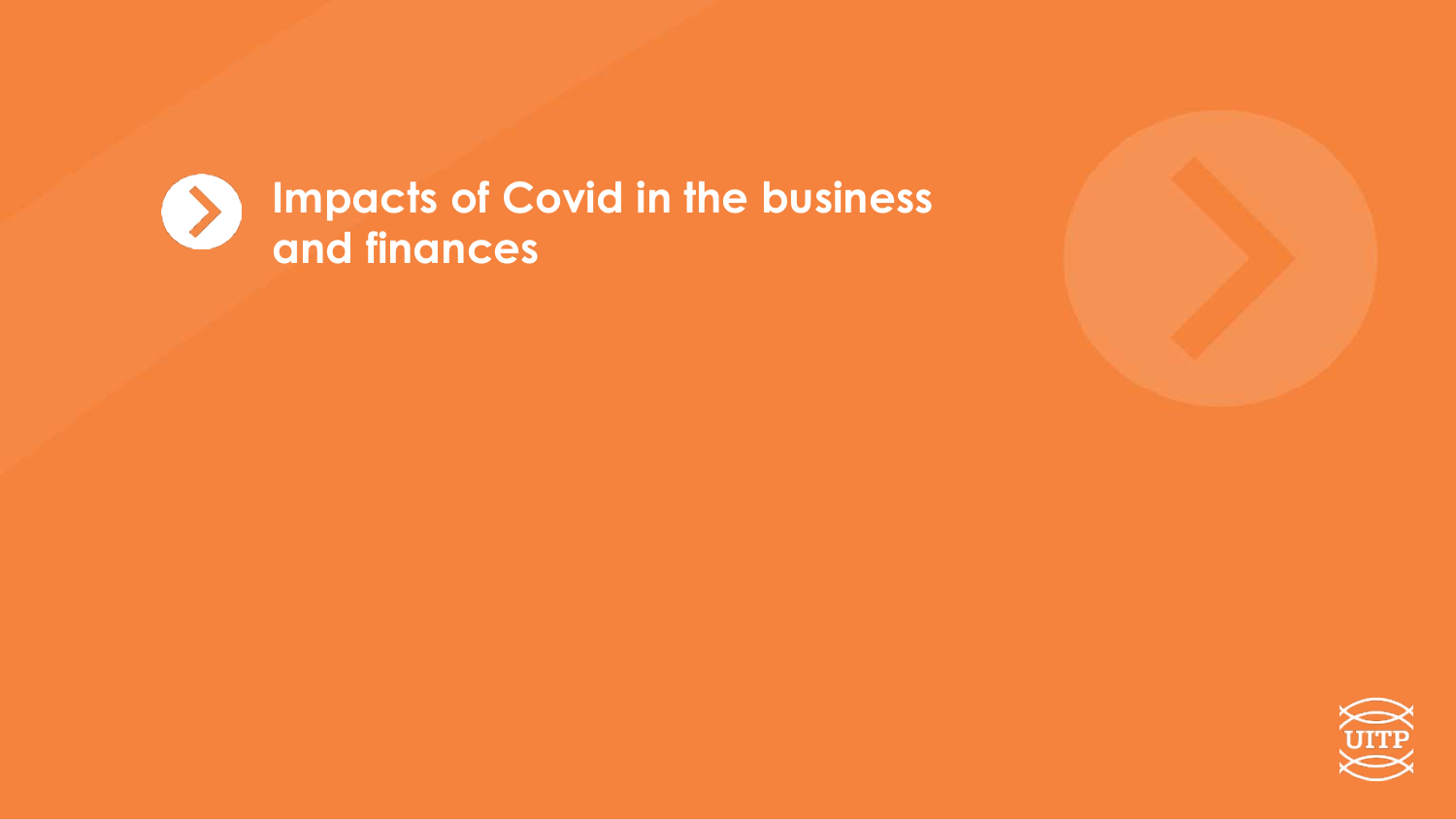## **EX KEY FIGURES**

- Dakar area : **550 km²**
- **23% of the population** living in only 0,3% of national territory;
- 2,6 M people in 2005 / **3,7 M in 2020** / **7M in 2040 ;**
- **50% of Senegal urban citizens live in Dakar ;**
- **70% of cars circulate in**

**CETUD &** 



**Dakar.** • **Land use : Urban sprawl and imbalance in the distribution of urban functions** between the West and the East of the agglomeration

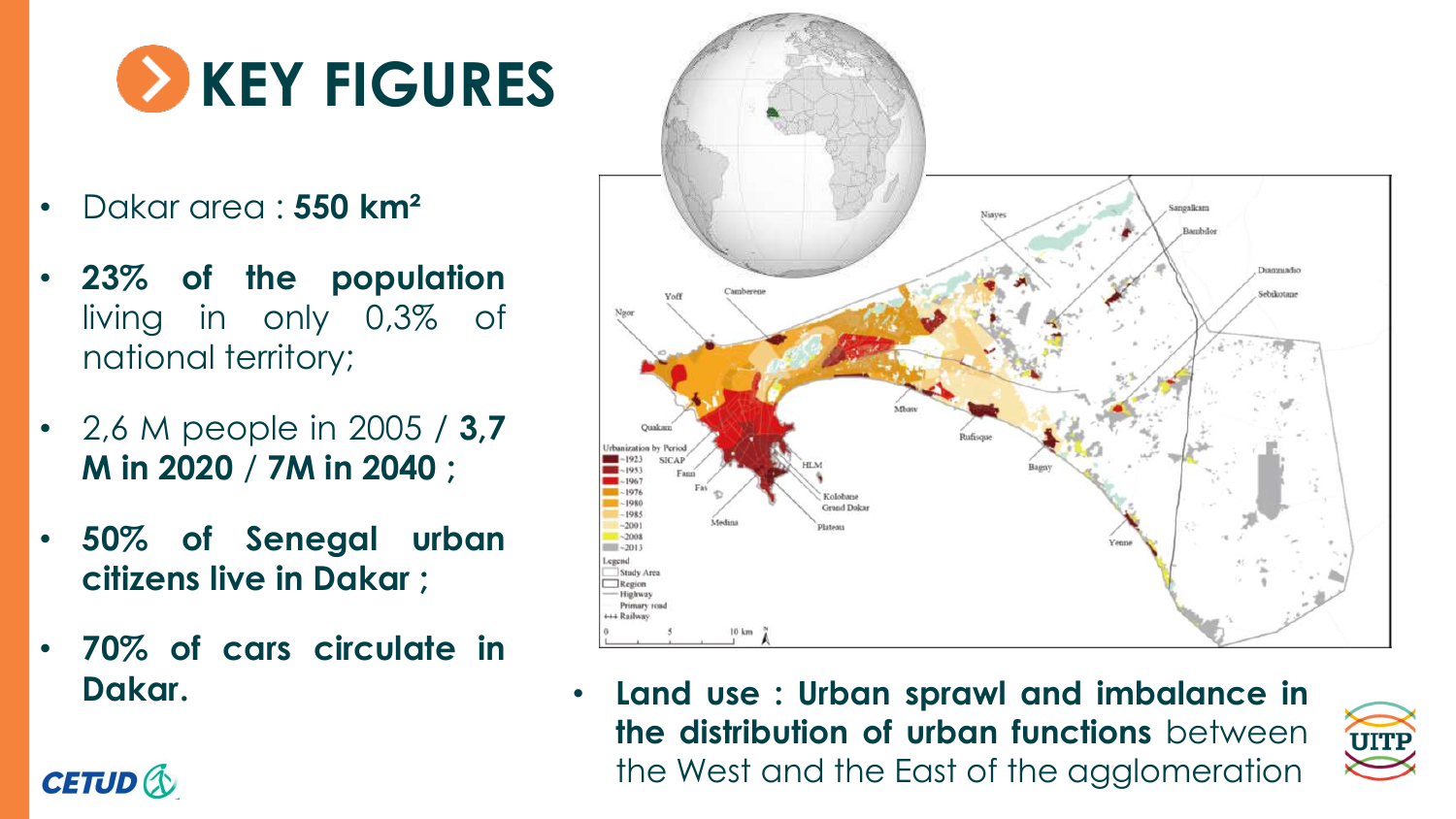#### **LOW MOTORIZATION RATE AND IMPORTANCE OF PUBLIC TRANSIT**

- **7,2 millions of trips / day**
- Importance of walking : **70% of total trips**
- **80% of motorized trips** done through **public transit**

|                                                    | <b>Motorized</b><br>vehicles | <b>Particular</b><br>vehicles |
|----------------------------------------------------|------------------------------|-------------------------------|
| Number of vehicles per 1,000<br>households         | 256                          | 169                           |
| Number of vehicles per 1,000<br><b>Individuals</b> | 40                           | 25                            |





2015 household survey – CETUD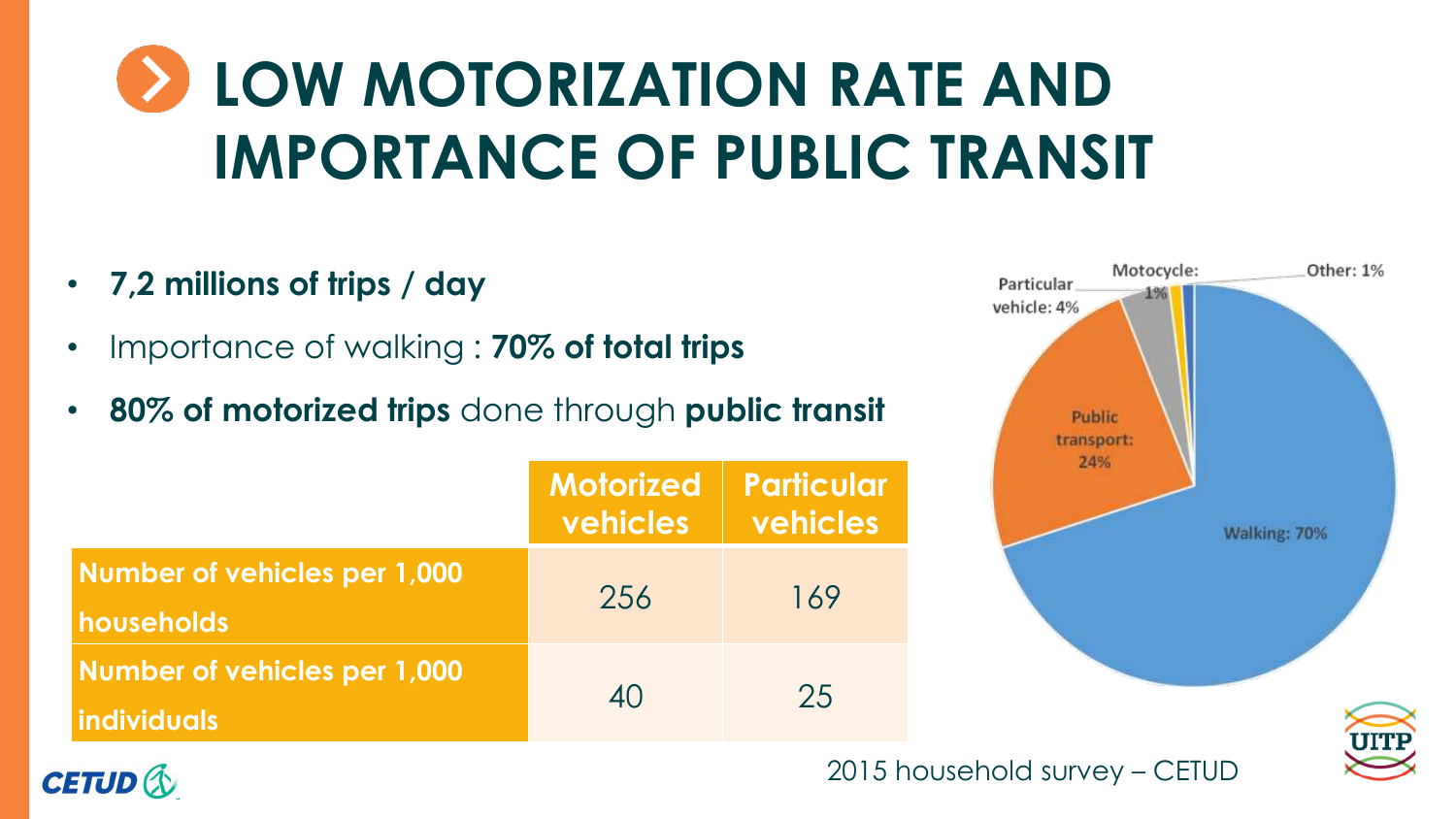# **FORMALIZING INFORMAL P.T.**

- **Organized transportation : 60 % of public transit supply** done by public (Dakar Dem Dikk) and private (AFTU) societies ;
- **Non organized transportation : 40 % of public transit supply** done by « Ndiaga Ndiaye », « Cars Rapides » ;
- The operators from the private are fully dependent on the fare-box revenue to meet operational expenditure.







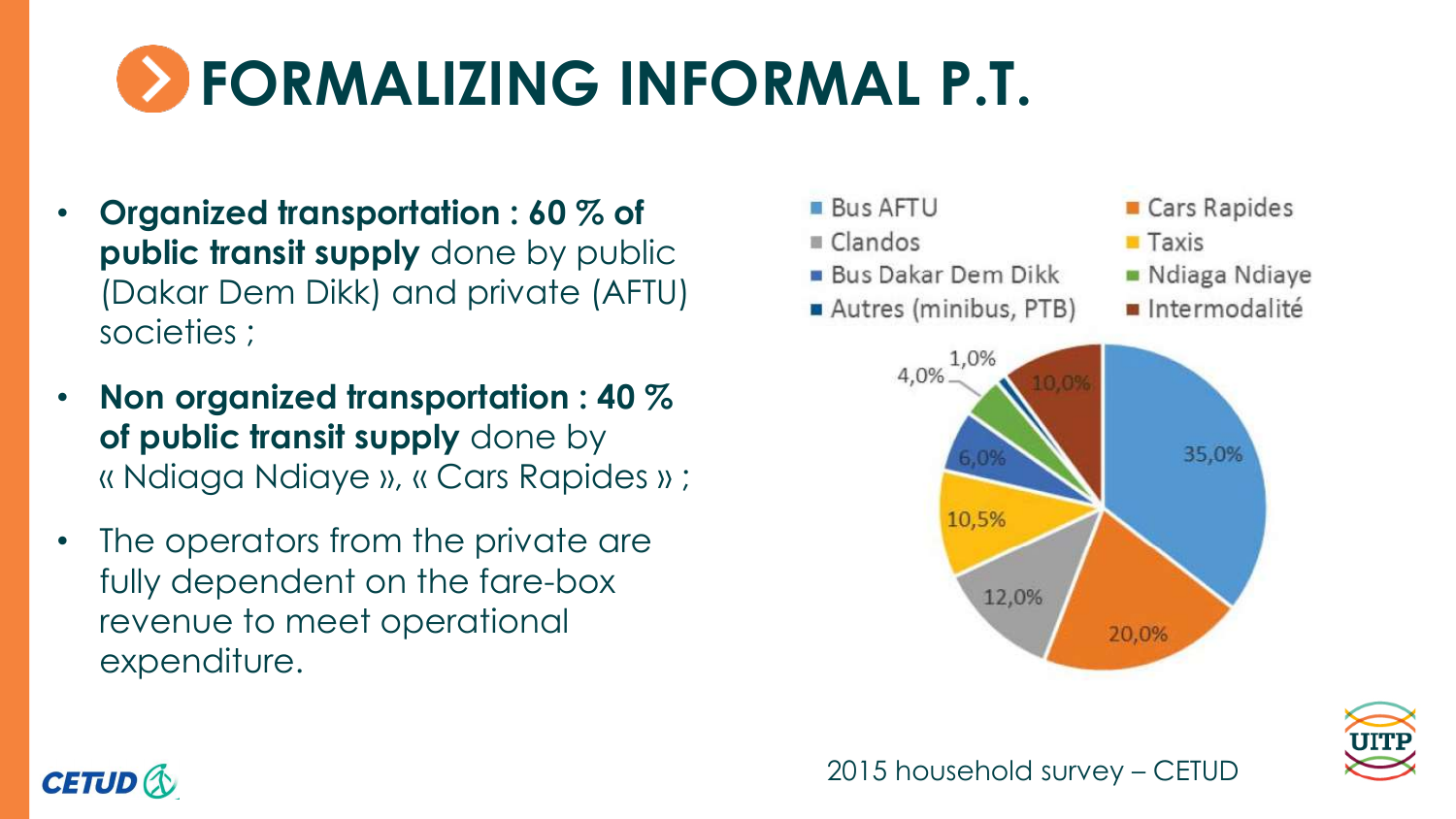# **COVID-19 IN SENEGAL** (1/2)

- COVID-19 outbreak started in Wuhan at the end of 2019.
- Senegal registered its **first case on March 2nd, 2020**.
- The spread of the virus has **major impacts on the daily activities**.
- Contamination and death **rates in Senegal are below average rates of Africa and the World**.

|  |                                            | <b>TESTS</b> | <b>CONFIRMED</b> | <b>PER</b><br><b>MILLION</b> | <b>DECEASED</b> | <b>PER</b><br><b>MILLION</b> | <b>ACTIVE</b> | <b>RECOVERED</b> | <b>PER</b><br><b>MILLION</b> |  |
|--|--------------------------------------------|--------------|------------------|------------------------------|-----------------|------------------------------|---------------|------------------|------------------------------|--|
|  | <b>WORLD</b>                               | 433,555,321  | 24,951,778       | 3,211                        | 842,102         | 108                          | 6,846,557     | 17,122,160       | 2,204                        |  |
|  | <b>ASIA</b>                                | 221,713,275  | 7,800,271        | 1,638                        | 155,631         | 33                           | 1,407,472     | 6,237,166        | 1,311                        |  |
|  | <b>EUROPE</b>                              | 125,452,799  | 3,978,942        | 4,579                        | 216,276         | 249                          | 1,354,502     | 2,408,846        | 2,772                        |  |
|  | <b>AFRICA</b>                              | 10,856,341   | 1,229,363        | 915                          | 29,108          | 22                           | 238,579       | 961,674          | 715                          |  |
|  | <b>SENEGAL</b>                             | 143,852      | 13,456           | 800                          | 282             | 17                           | 3,941         | 9,233            | 549                          |  |
|  | <b>CETUD &amp;</b><br>08/29/2020 situation |              |                  |                              |                 |                              |               |                  |                              |  |

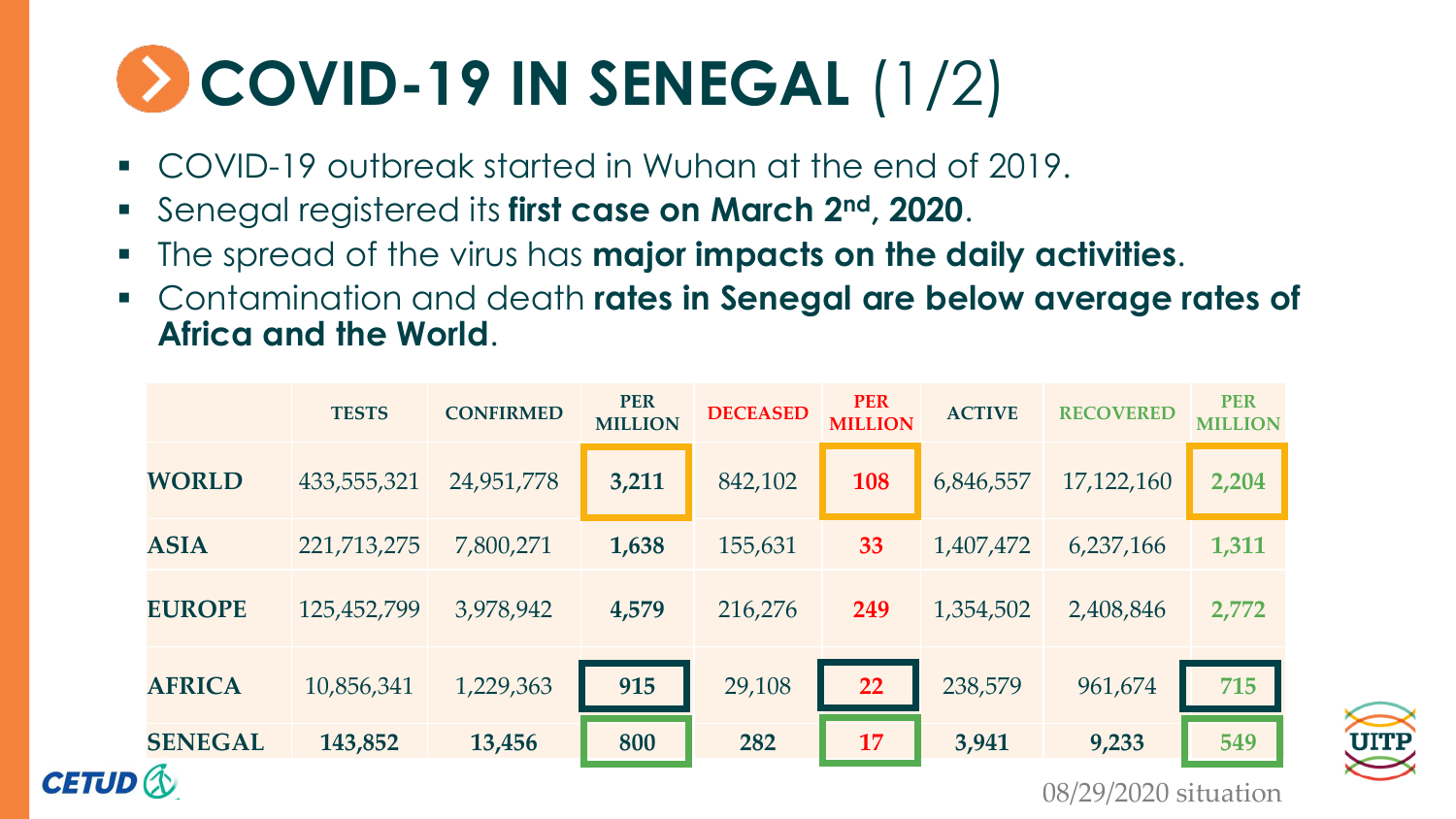## **COVID-19 IN SENEGAL** (2/2)

- The **Dakar area concentrates 72% of the Covid-19 cases** ;
- A **rapid expansion** of the outbreak revealed that the **urbanised areas in the western side of the country are the most impacted.**





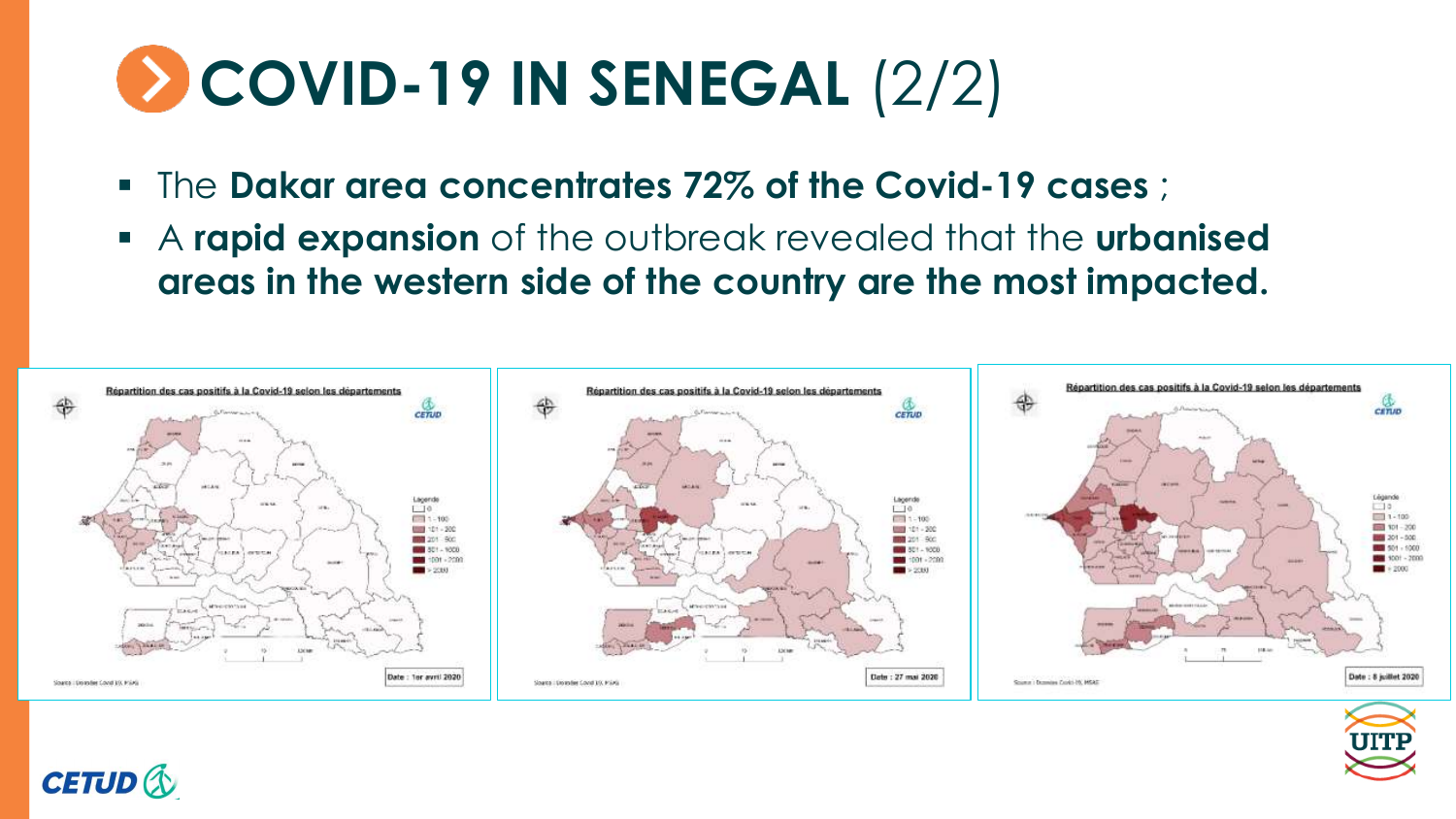



- **March to June** : State of emergency, partial curfew and adaptation of work hours, closure of universities and schools.
- **June to now** : Continuous softening of the restrictions ; all passengers must be seated in urban buses with the obligatory wearing of a mask.
- **Constraint on the number of passengers** : Revenue drop for operators, difficulty to cover the operating cost
- **Insufficient public transport supply** during peak hours, Hard conditions of travel
- Decreasing of the growth rate to approximately 1.1% (Vs 6.8%)
- Air quality improvement, and in general the negative externalities of transport



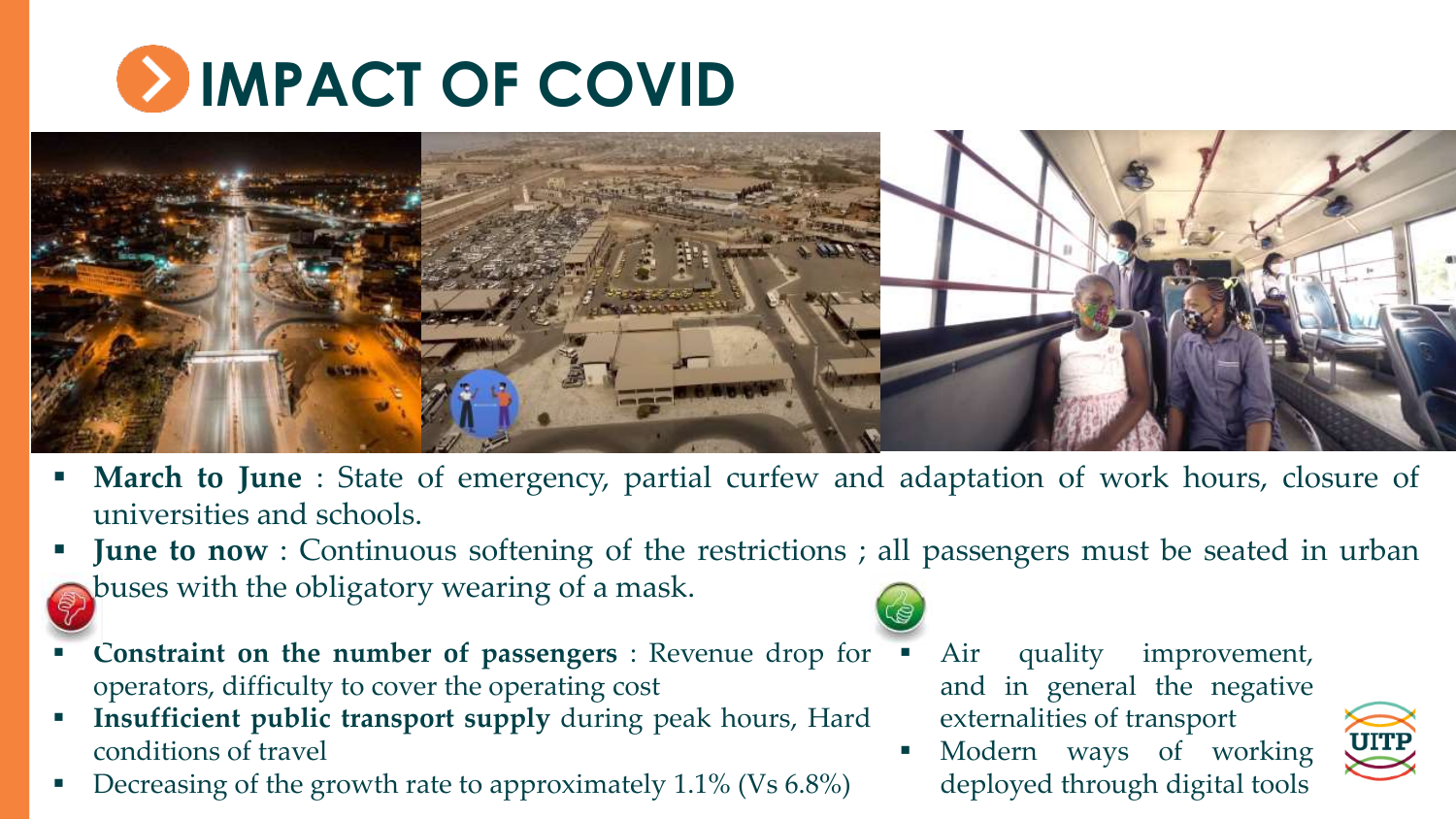

#### **Measures to improve the situation**



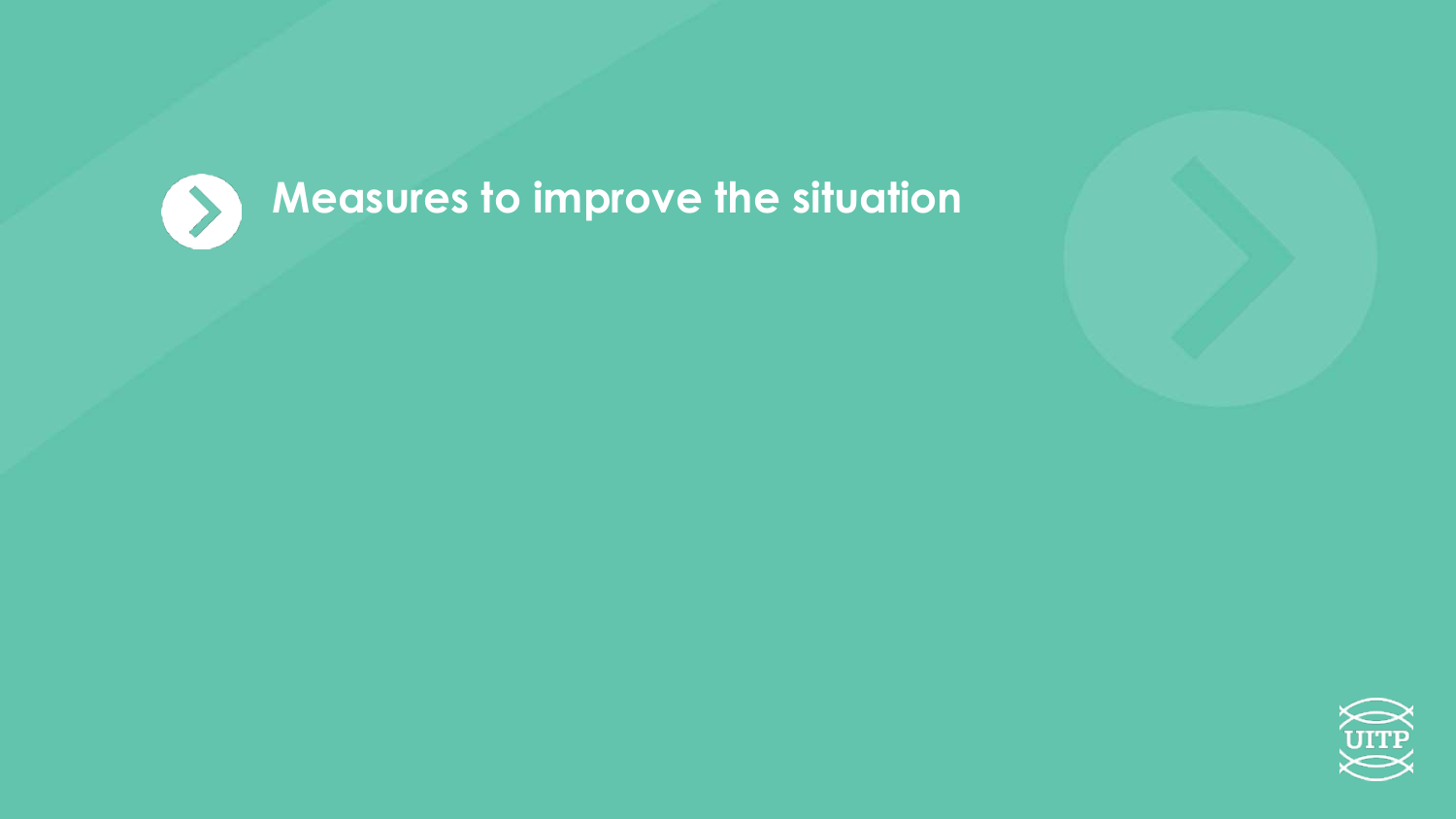#### **OPERATIONAL ADJUSTMENT & SANITARY MEASURES IN TRANSPORT SECTOR**



#### **Ministry of Land Transport issued guidelines:**

- **Reduction of occupancy by half then seating made mandatory for all** passengers ; number of passengers restricted for private vehicles and taxis.
- Mandatory mask wearing and Social distancing.
- Desinfection of public transport buses periodically and other infrastructures.



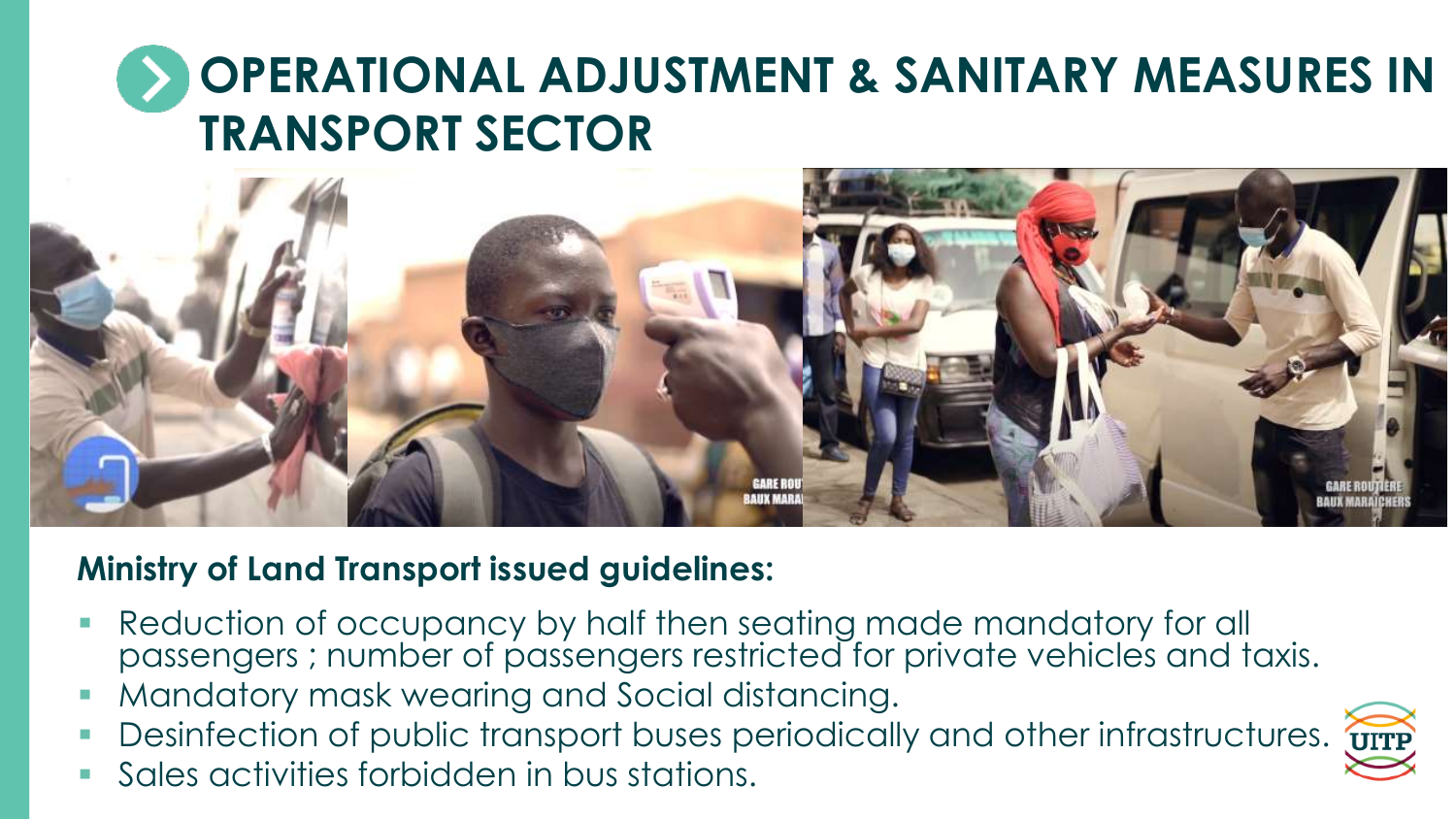

**Financial impacts mitigation plan :** Creation of the **"Force Covid-19 Fund" to build resilience for households and companies** : \$2 billion (equivalent of 24% of Senegal's 2020 budget).

\$15 million of the Force Covid-19 Fund are allocated to the public transportation operators.

80% have been distributed so far to the operator.

The formal operators have the ability to benefit from the other solutions offered by the Government.

**Difficulty :** additional ressources required to further support the sector

**Steering committee:** to ensure that measures are being respected



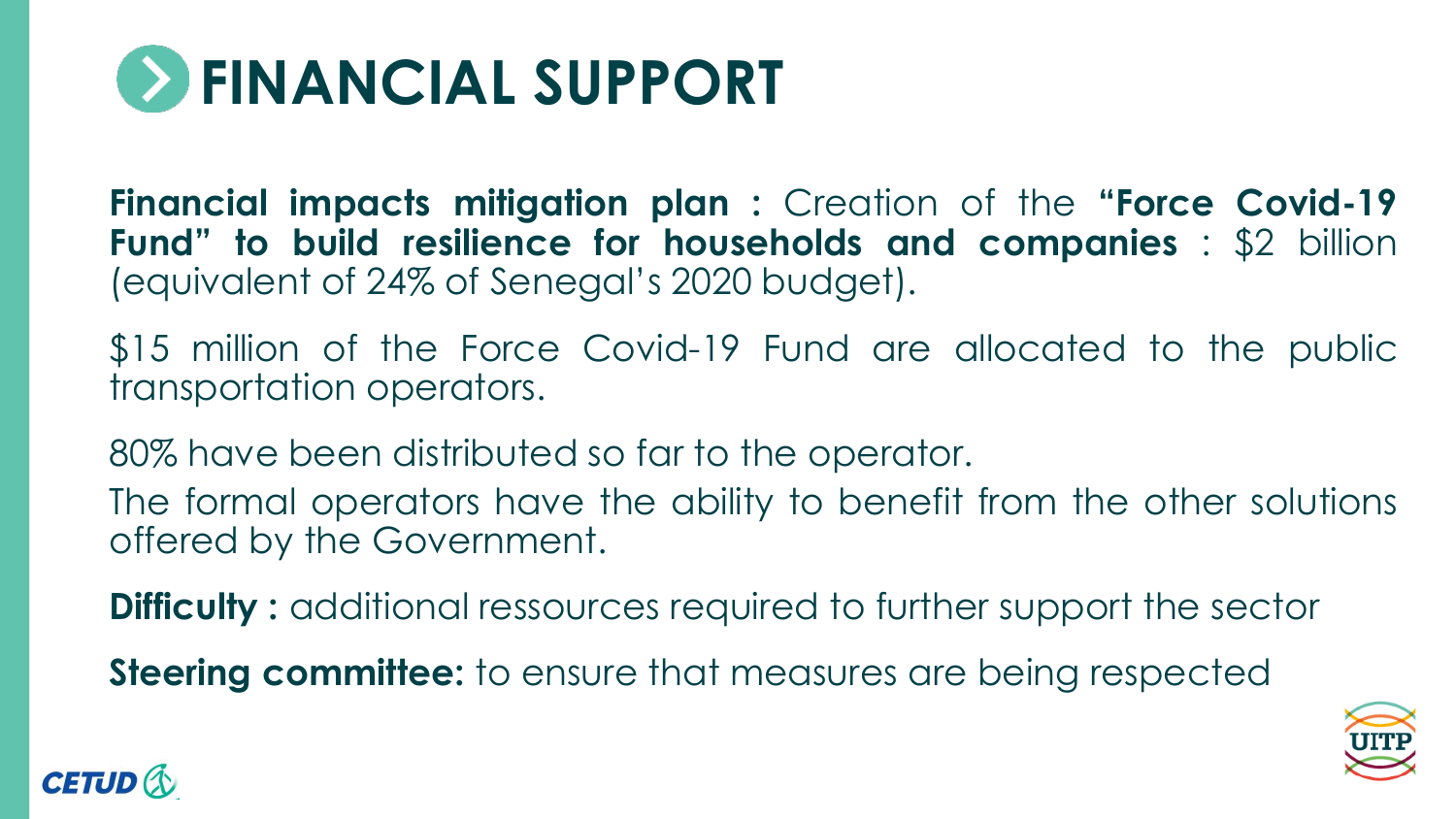



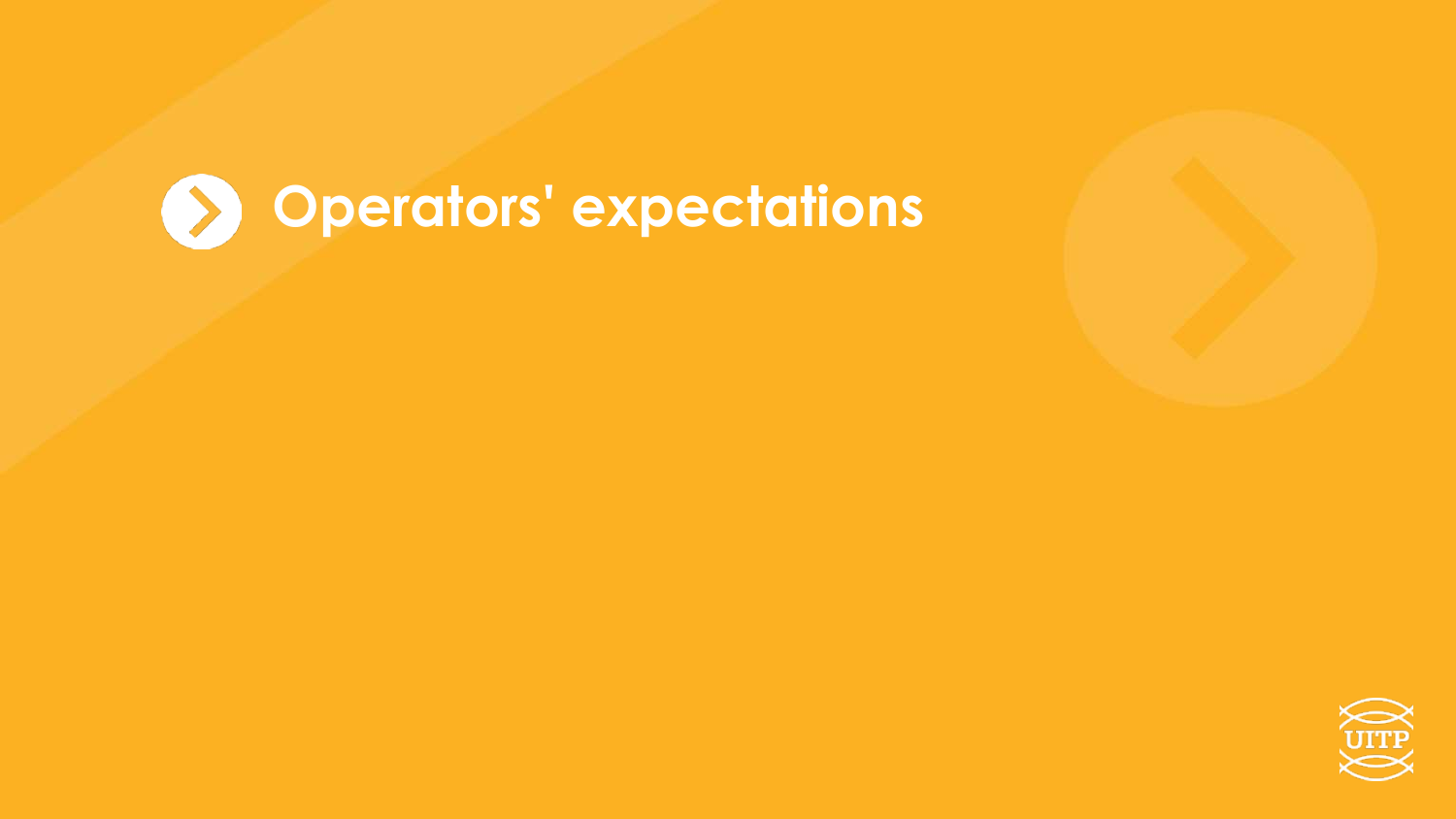### **EXPECTATIONS FROM THE GOVERNMENT**

**Revival of the economic activities** through the **PRES** (**Economic and Social Resilience Programme**) and the **PREN** (**Revival Plan of the National Economy**) in line with the PSE II (Emerging Senegal Plan) :

- $\Rightarrow$  Fiscal, financial, social, sanitary and security measures ;
- $\Rightarrow$  Acceleration of PSE projects and reforms.

**Protection of people :** both crew and passengers ;

**Subsidies from the Government :** additional financing needed ;

**Major challenge:** Find a sustainable solution and funding mechanism to cover the gap and allow the PT operator to keep operating.